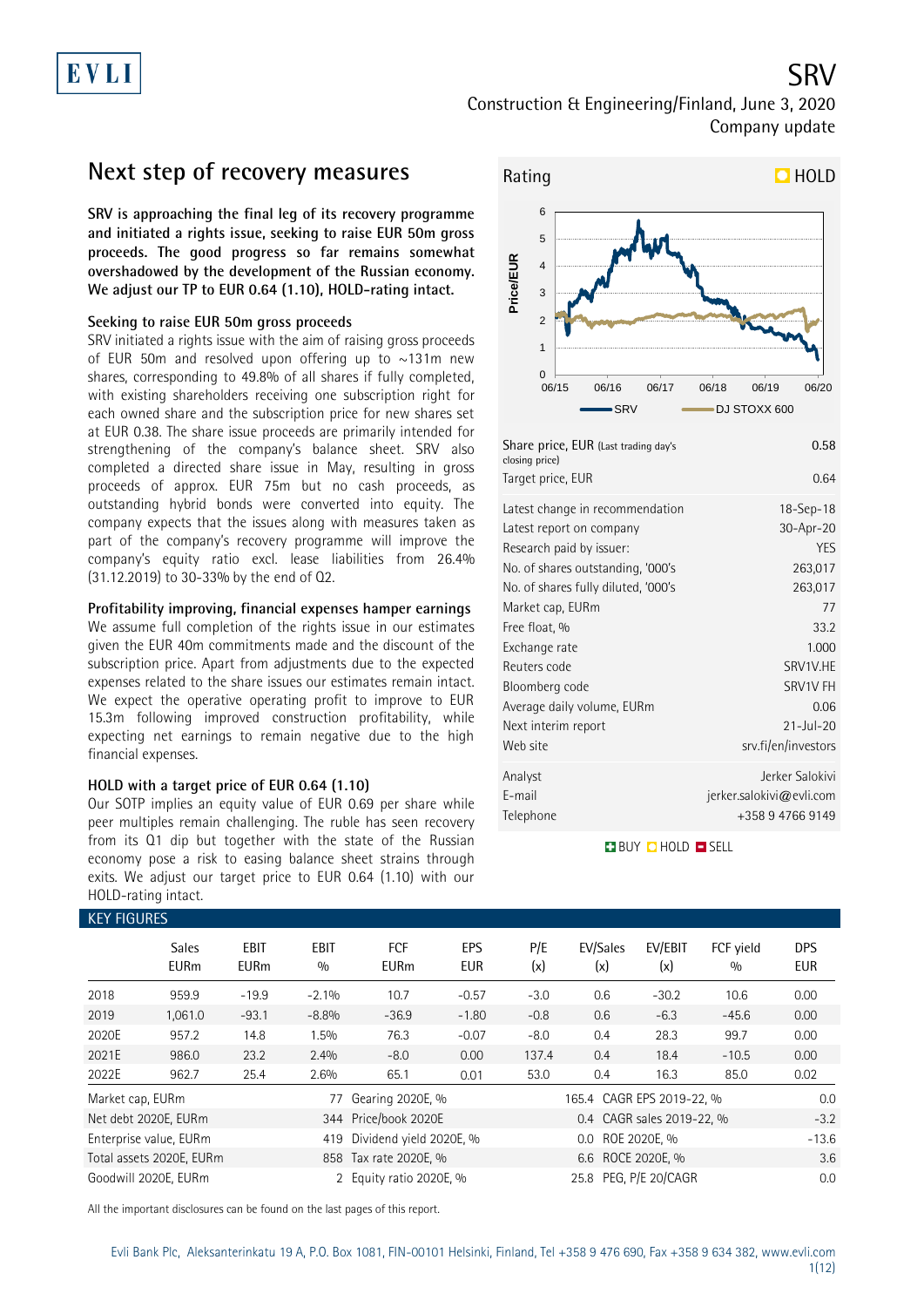**SRV** Construction & Engineering/Finland, June 3, 2020 Company update

| <b>SRV</b>                     | 2018     | Q1/19   | 02/19    | 03/19   | 04/19    | 2019       | Q1/20    | 02/'20E  | 03/'20E  | Q4/'20E  | 2020E     | 2021E   | 2022E   |
|--------------------------------|----------|---------|----------|---------|----------|------------|----------|----------|----------|----------|-----------|---------|---------|
| Revenue                        | 959.6    | 222.6   | 207.4    | 227.1   | 403.9    | 1 060.9    | 208.0    | 243.4    | 205.8    | 299.9    | 957.1     | 986.0   | 962.7   |
| change, %                      | $-13.9%$ | 3.2%    | $-12.0%$ | 8.9%    | 34.7%    | 10.6%      | $-6.6%$  | 17.4%    | $-9.4%$  | $-25.7%$ | $-9.8%$   | 3.0%    | $-2.4%$ |
|                                |          |         |          |         |          |            |          |          |          |          |           |         |         |
| Operative operating profit     | $-10.1$  | 0.5     | $-3.1$   | $-7.0$  | $-87.2$  | $-96.9$    | 5.0      | 3.8      | 1.5      | 5.0      | 15.3      | 23.2    | 25.4    |
| -margin                        | $-1.1%$  | 0.2%    | $-1.5%$  | $-3.1%$ | $-21.6%$ | $-9.1%$    | 2.4%     | 1.6%     | 0.7%     | 1.7%     | 1.6%      | 2.4%    | 2.6%    |
| Items affecting comparability* | $-9.8$   | 2.8     | 0.0      | 0.6     | 0.4      | 3.8        | $-0.5$   | 0.0      | 0.0      | 0.0      | $-0.5$    | 0.0     | 0.0     |
| Operating profit               | $-19.9$  | 3.3     | $-3.2$   | $-6.3$  | $-86.8$  | $-93.0$    | 4.5      | 3.8      | 1.5      | 5.0      | 14.8      | 23.2    | 25.4    |
| -margin                        | $-2.1%$  | 1.5%    | $-1.5%$  | $-2.8%$ | $-21.5%$ | $-8.8%$    | 2.2%     | 1.6%     | 0.7%     | 1.7%     | 1.5%      | 2.4%    | 2.6%    |
|                                |          |         |          |         |          |            |          |          |          |          |           |         |         |
| Net financials                 | $-17.5$  | $-3.6$  | $-7.7$   | $-7.6$  | $-10.4$  | $-29.3$    | $-11.1$  | $-9.0$   | $-6.0$   | $-6.0$   | $-32.1$   | $-20.0$ | $-20.0$ |
| Pre-tax profit                 | $-37.3$  | $-0.3$  | $-10.8$  | $-14.0$ | $-97.2$  | $-122.4$   | $-6.6$   | $-5.2$   | $-4.5$   | $-1.0$   | $-17.3$   | 3.2     | 5.4     |
| Income taxes                   | 6.1      | 0.7     | 1.9      | 2.3     | 13.8     | 18.7       | $-1.0$   | 1.0      | 0.9      | 0.2      | 1.1       | $-0.6$  | $-1.1$  |
| Non-controlling interest       | 1.1      | $-0.7$  | 0.0      | $-0.1$  | 0.1      | $-0.7$     | 1.4      | 0.0      | 0.0      | 0.0      | 1.4       | 0.0     | 0.0     |
| Net earnings                   | $-30.1$  | $-0.4$  | $-9.0$   | $-11.7$ | $-83.3$  | $-104.4$   | $-6.1$   | $-4.2$   | $-3.6$   | $-0.8$   | $-14.7$   | 2.6     | 4.3     |
| EPS rep.**                     | $-0.56$  | $-0.02$ | $-0.18$  | $-0.22$ | $-1.43$  | $-1.85$    | $-0.13$  | $-0.04$  | $-0.01$  | 0.00     | $-0.06$   | 0.01    | 0.02    |
|                                |          |         |          |         |          |            |          |          |          |          |           |         |         |
| Construction                   | 2018     | Q1/19   | Q2/19    | Q3/19   | Q4/19    | 2019       | Q1/20    | Q2/'20E  | Q3/'20E  | Q4/'20E  | 2020E     | 2021E   | 2022E   |
| Revenue                        | 955.4    | 221.9   | 206.7    | 225.9   | 403.1    | 1 0 5 7 .6 | 204.8    | 242.7    | 205.1    | 299.2    | 951.8     | 981.1   | 957.8   |
| change, %                      |          | 3.4%    | $-11.9%$ | 8.8%    | 35.0%    | 10.7%      | $-7.7%$  | 17.4%    | $-9.2%$  | $-25.8%$ | $-10.0\%$ | 3.1%    | $-2.4%$ |
|                                |          |         |          |         |          |            |          |          |          |          |           |         |         |
| <b>Business construction</b>   | 666.3    | 145.4   | 162.6    | 171.2   | 200.5    | 679.7      | 154.0    | 162.2    | 171.0    | 183.8    | 671.0     | 637.4   | 627.9   |
| change, %                      | $-7.0%$  | $-6.4%$ | $-2.5%$  | 6.8%    | $9.0\%$  | $2.0\%$    | 5.9%     | $-0.3%$  | $-0.1%$  | $-8.3%$  | $-1.3%$   | $-5.0%$ | $-1.5%$ |
| Housing construction           | 289.1    | 77.0    | 43.6     | 54.7    | 202.6    | 377.9      | 50.8     | 80.5     | 34.1     | 115.4    | 280.9     | 343.7   | 330.0   |
| change, %                      | $-23.9%$ | 29.8%   | $-35.7%$ | 15.4%   | 76.8%    | 30.7%      | $-34.0%$ | 84.7%    | $-37.6%$ | $-43.0%$ | $-25.7%$  | 22.4%   | $-4.0%$ |
|                                |          |         |          |         |          |            |          |          |          |          |           |         |         |
| Operating profit               | $-13.4$  | 4.8     | 2.0      | $-3.5$  | 3.6      | 7.0        | 6.2      | 6.3      | 4.0      | 8.5      | 25.0      | 31.4    | 31.6    |
| -margin                        | $-1.4%$  | 2.2%    | 1.0%     | $-1.5%$ | 0.9%     | 0.7%       | 3.0%     | 2.6%     | 2.0%     | 2.8%     | 2.6%      | 3.2%    | 3.3%    |
|                                |          |         |          |         |          |            |          |          |          |          |           |         |         |
| Investments                    | 2018     | Q1/19   | Q2'19    | Q3/19   | Q4/19    | 2019       | Q1/20    | Q2/'20E  | Q3/'20E  | Q4/'20E  | 2020E     | 2021E   | 2022E   |
| Revenue                        | 4.6      | 1.3     | 1.5      | 1.4     | 1.7      | 5.9        | 1.6      | 1.2      | 1.2      | 1.2      | 5.2       | 4.8     | 4.8     |
| change, %                      |          | 8.3%    | 25.0%    | 16.7%   | 70.0%    | 28.3%      | 23.1%    | $-20.0%$ | $-14.3%$ | $-29.4%$ | $-11.9%$  | $-7.7%$ | 0.0%    |
|                                |          |         |          |         |          |            |          |          |          |          |           |         |         |
| Operative operating profit     | $-7.8$   | $-2.7$  | $-1.9$   | $-3.7$  | $-87.9$  | $-96.2$    | $-1.0$   | $-1.5$   | $-1.5$   | $-1.5$   | $-5.5$    | $-4.0$  | $-2.0$  |
| Items affecting comparability* | $-9.8$   | 2.8     | 0.0      | 0.6     | 0.4      | 3.8        | $-0.5$   | 0.0      | 0.0      | 0.0      | $-0.5$    | 0.0     | 0.0     |
| Operating profit               | $-17.6$  | 0.1     | $-1.9$   | $-3.1$  | $-87.5$  | $-92.4$    | $-1.4$   | $-1.5$   | $-1.5$   | $-1.5$   | $-6.0$    | $-4.0$  | $-2.0$  |
| Other operations and elim.     | 2018     | Q1/19   | Q2'19    | Q3/19   | Q4/19    | 2019       | Q1/20    | Q2/'20E  | Q3/'20E  | Q4/'20E  | 2020E     | 2021E   | 2022E   |
| Revenue                        | $-0.4$   | $-0.6$  | $-0.8$   | $-0.3$  | $-0.9$   | $-2.6$     | 1.6      | $-0.5$   | $-0.5$   | $-0.5$   | 0.1       | 0.1     | 0.1     |
| Operating profit               | 11.1     | $-1.6$  | $-3.2$   | 0.2     | $-2.9$   | $-7.6$     | $-0.2$   | $-1.0$   | $-1.0$   | $-2.0$   | $-4.2$    | $-4.2$  | $-4.2$  |

\*Foreign exchage rate impact, \*\*incl. tax adjusted hybrid interest, historical figures not split adjusted

EVLI

|                                | <b>MCAP</b> |       | EV/EBITDA |       |       | EV/EBIT |       |       | P/E    |       |
|--------------------------------|-------------|-------|-----------|-------|-------|---------|-------|-------|--------|-------|
| <b>SRV PEER GROUP</b>          | <b>MEUR</b> | 20    | 21        | 22    | 20    | 21      | 22    | 20    | 21     | 22    |
| Skanska                        | 7706        | 9.1x  | 9.1x      | 7.8x  | 11.5x | 11.0x   | 10.3x | 13.1x | 13.3x  | 12.3x |
| Peab                           | 2231        | 9.5x  | 8.9x      | 8.4x  | 13.6x | 12.6x   | 11.8x | 11.4x | 10.5x  | 9.8x  |
| <b>NCC</b>                     | 1597        | 6.1x  | 5.7x      | 5.6x  | 10.2x | 9.2x    | 8.8x  | 12.1x | 10.9x  | 10.3x |
| <b>AF Gruppen</b>              | 1683        | 10.1x | 8.6x      | 8.0x  | 13.1x | 10.9x   | 10.4x | 22.1x | 17.6x  | 15.7x |
| Veidekke                       | 1276        | 7.8x  | 6.6x      | 6.1x  | 15.4x | 11.2x   | 9.4x  | 12.1x | 9.7x   | 8.0x  |
| <b>JM</b>                      | 1276        | 10.8x | 11.2x     | 10.0x | 10.7x | 11.1x   | 9.9x  | 10.9x | 11.4x  | 10.1x |
| YIT                            | 1060        | 9.4x  | 9.6x      | 8.2x  | 12.8x | 13.2x   | 10.9x | 12.4x | 12.0x  | 9.0x  |
| <b>B</b> onava                 | 474         | 13.5x | 9.6x      | 9.4x  | 13.4x | 9.5x    | 9.4x  | 9.6x  | 6.5x   | 6.3x  |
| Lehto Group                    | 105         | 18.0x | 10.6x     | 9.9x  | 34.4x | 15.9x   | 13.9x | 27.8x | 11.5x  | 9.8x  |
| Peer Group Average             | 1751        | 10.5x | 8.9x      | 8.2x  | 15.0x | 11.6x   | 10.5x | 14.6x | 11.5x  | 10.1x |
| Peer Group Median              | 1276        | 9.5x  | 9.1x      | 8.2x  | 13.1x | 11.1x   | 10.3x | 12.1x | 11.4x  | 9.8x  |
| SRV (Evli est.)*               | 77          | 18.0x | 13.6x     | 12.3x | 27.4x | 18.4x   | 16.3x | neg.  | 137.4x | 53.0x |
| SRV prem./disc. to peer median |             | 89%   | 50%       | 49%   | >100% | 66%     | 58%   |       | >100%  | >100% |

Source Bloomberg, Evli Research. \*EBIT: Operative operating profit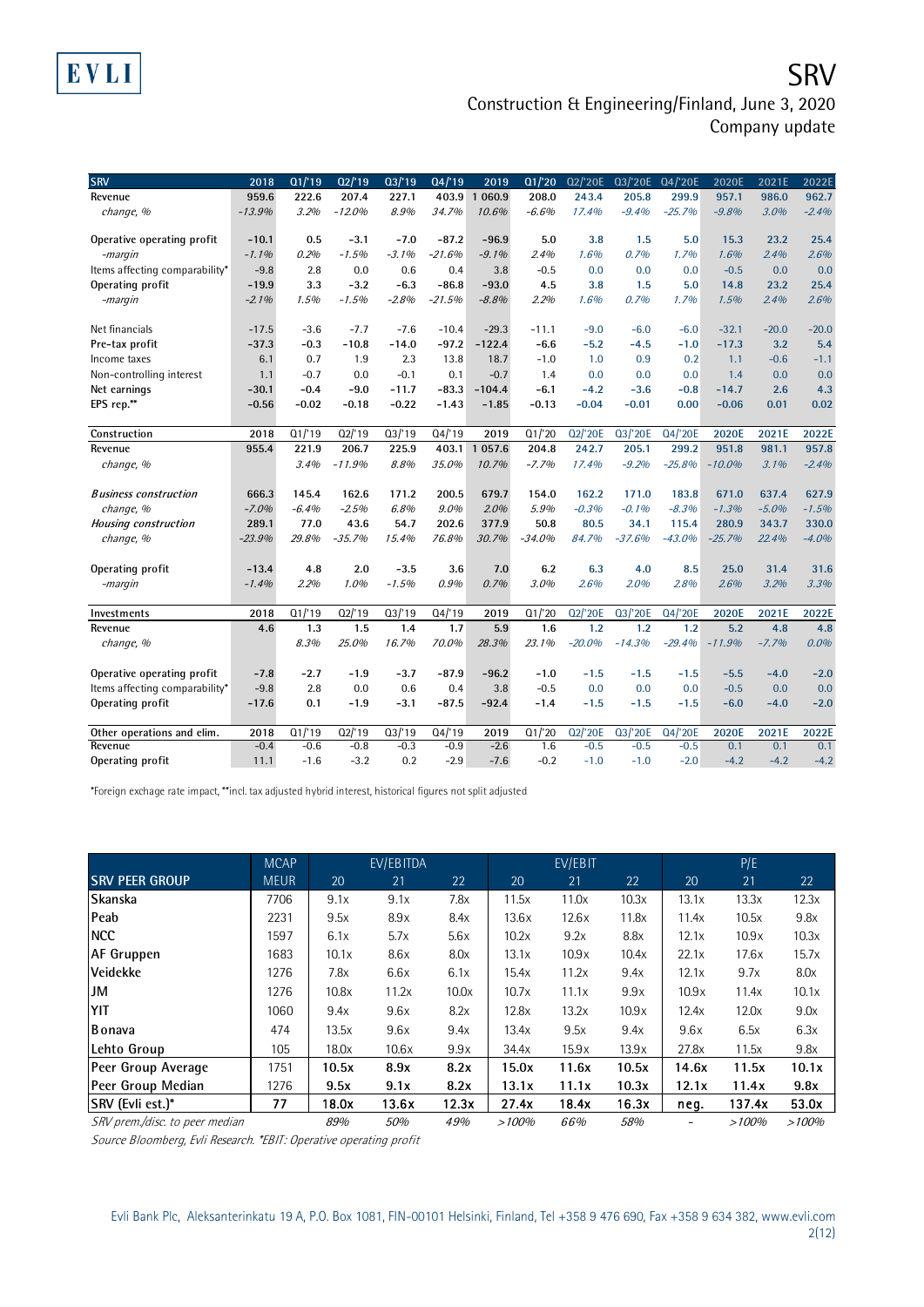# EVLI

# **SRV**

### Construction & Engineering/Finland, June 3, 2020 Company update

| <b>VALUATION</b>                   |               |                     |       |        |            |                     |
|------------------------------------|---------------|---------------------|-------|--------|------------|---------------------|
|                                    | <b>METRIC</b> | Est., EURm Multiple |       | EV     | Per share* | Comments            |
| Construction                       | EV/EBIT 20E   | 25                  | 13.1x | 328    | 1.25       | Construction peers  |
| 4Daily                             | <b>NPV</b>    | 6                   | 1x    | 6      | 0.02       | Exit '22, yld. 10 % |
| Okhta mall                         | <b>NPV</b>    | 47                  | 1x    | 47     | 0.18       | Exit '22, yld. 10 % |
| Investments plots                  | BV            | 64                  | 0.7x  | 45     | 0.17       | 2019                |
| Assets held for sale + receivables | BV            | 28                  | 1x    | 28     | 0.11       | Q1/2020             |
| Other operations                   |               | $-4.2$              | 10x   | $-42$  | $-0.16$    | <b>2020E EBIT</b>   |
| Net debt                           |               |                     |       | $-230$ | $-0.87$    | 2020E               |
| Equity value                       | <b>SOTP</b>   |                     |       | 181    | 0.69       |                     |
| Equity value                       | <b>DCF</b>    |                     |       |        | 0.78       |                     |
| Target price (EUR)                 |               |                     |       |        | 0.64       |                     |

Source: Evli Research, \*nr. of shares assumes full completion of rights issue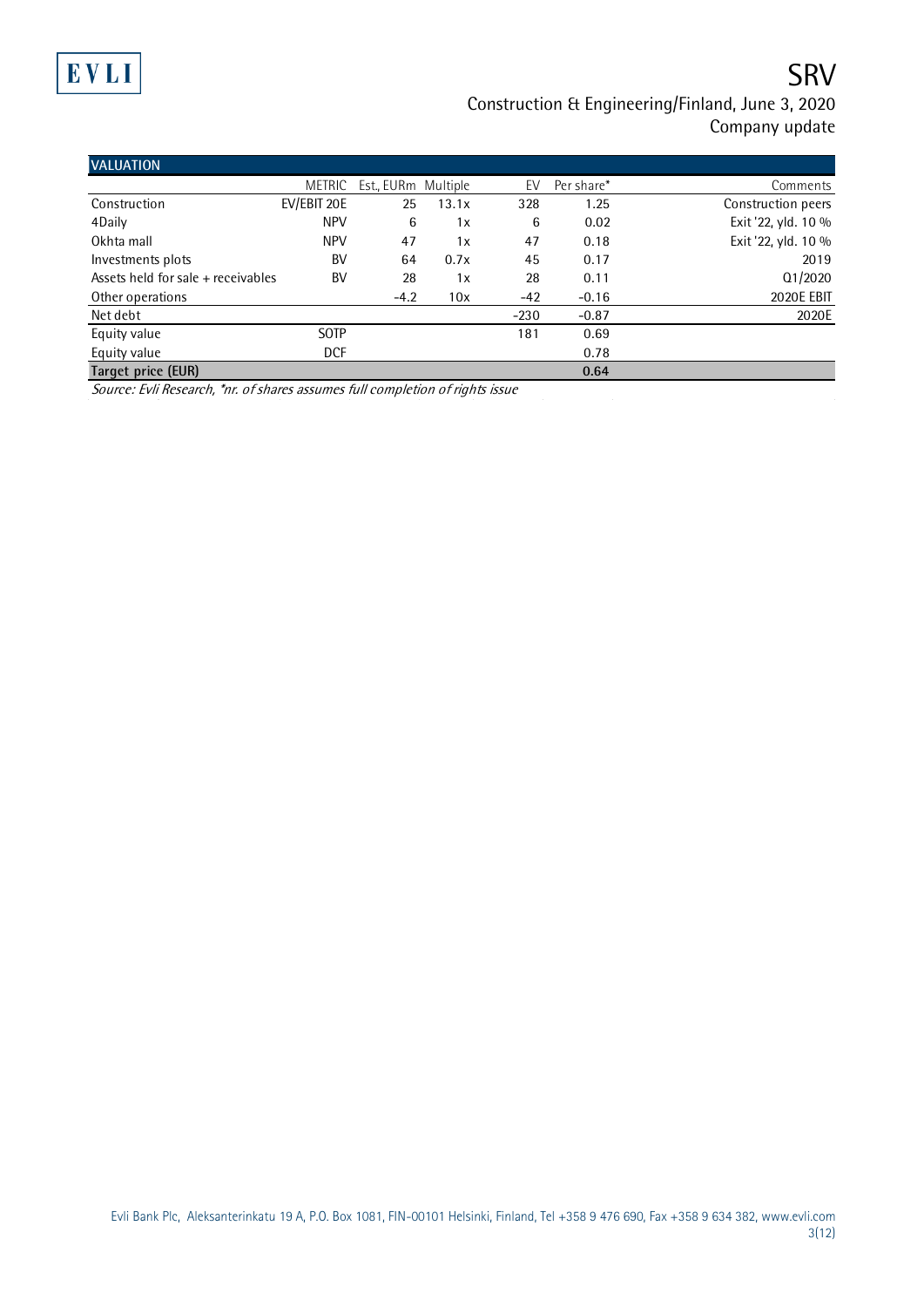| VALUATION RESULTS        | <b>BASE CASE DETAILS</b>   | VALUATION ASSUMPTIONS   | ASSUMPTIONS FOR WACC           |      |
|--------------------------|----------------------------|-------------------------|--------------------------------|------|
| Current share price      | 0.58 PV of Free Cash Flow  | 371 Long-term growth, % | 2.0 Risk-free interest rate, % | 2.25 |
| DCF share value          | 0.78 PV of Horizon value   | 339 WACC, %             | 7.4 Market risk premium, %     | 5.8  |
| Share price potential, % | 35.1 Unconsolidated equity | 1 Spread, %             | 0.5 Debt risk premium, %       | 3.5  |
| Maximum value            | 1.0 Marketable securities  | 28 Minimum WACC, %      | 6.9 Equity beta coefficient    | 1.40 |
| Minimum value            | 0.6 Debt - dividend        | -533 Maximum WACC, %    | 7.9 Target debt ratio, %       | 60   |
| Horizon value, %         | 47.8 Value of stock        | 206 Nr of shares, Mn    | 263.0 Effective tax rate, %    | 20   |

| DCF valuation, EURm        | 2019     | 2020E       | 2021E    | 2022E  | 2023E          | 2024E    | 2025E | 2026E       | 2027E    | 2028E          | 2029E        | Horizon |
|----------------------------|----------|-------------|----------|--------|----------------|----------|-------|-------------|----------|----------------|--------------|---------|
| Net sales                  | 1,061    | 957         | 986      | 963    | 982            | 1,002    | 1,022 | 1,042       | 1,063    | 1,084          | 1,106        | 1,129   |
| Sales growth, %            | 10.5     | $-9.8$      | 3.0      | $-2.4$ | 2.0            | 2.0      | 2.0   | 2.0         | 2.0      | 2.0            | 2.0          | 2.0     |
| Operating income (EBIT)    | $-93$    | 15          | 23       | 25     | 34             | 40       | 41    | 42          | 43       | 43             | 44           | 45      |
| Operating income margin, % | $-8.8$   | 1.5         | 2.4      | 2.6    | 3.5            | 4.0      | 4.0   | 4.0         | 4.0      | 4.0            | 4.0          | 4.0     |
| + Depreciation+amort.      | 90       | 9           | 8        | 8      | 8              | 8        | 8     | 8           | 8        | 8              | 8            |         |
| <b>EBITDA</b>              | $-3$     | 23          | 31       | 34     | 42             | 48       | 49    | 50          | 51       | 51             | 52           |         |
| - Paid taxes               | $-6$     | $\mathbf 0$ | $-5$     | $-5$   | $-7$           | $-8$     | -8    | -8          | $-9$     | $-9$           | $-9$         |         |
| - Change in NWC            | $-75$    | 53          | -8       | 6      | 5              | 5        | $-5$  | $-5$        | $-5$     | $-5$           | $-6$         |         |
| NWC / Sales, %             | 31.3     | 29.1        | 29.1     | 29.1   | 28.1           | 27.0     | 27.0  | 27.0        | 27.0     | 26.9           | 26.9         |         |
| + Change in other liabs    | $-4$     | $\mathbf 0$ | 0        | 0      | $\mathbf{0}$   | $\Omega$ | 0     | $\mathbf 0$ | $\Omega$ | $\Omega$       | $\mathbf 0$  |         |
| - Operative CAPEX          | $-201$   | -8          | $-2$     | $-2$   | $-2$           | $-2$     | $-2$  | $-3$        | $-3$     | $-3$           | $-3$         |         |
| opCAPEX / Sales, %         | 2.5      | 1.2         | 1.0      | 0.5    | 0.7            | 0.7      | 0.7   | 0.6         | 0.6      | 0.6            | 0.6          |         |
| - Acquisitions             | $\Omega$ | $\mathbf 0$ | $\Omega$ | 0      | $\mathbf{0}$   | 0        | 0     | 0           | $\Omega$ | $\overline{0}$ | 0            |         |
| + Divestments              | 0        | 0           | 0        | 0      | $\mathbf{0}$   | 0        | 0     | 0           | 0        | 0              | 0            |         |
| - Other items              | 172      | 41          | $-1$     | 51     | $\overline{0}$ | $\Omega$ | 35    | $\Omega$    | $\Omega$ | 0              | $\mathbf{0}$ |         |
| $=$ FCFF                   | $-38$    | 109         | 15       | 84     | 38             | 42       | 68    | 34          | 34       | 35             | 35           | 671     |
| $=$ Discounted FCFF        |          | 105         | 13       | 70     | 29             | 31       | 46    | 21          | 20       | 19             | 18           | 339     |
|                            |          |             |          |        |                |          |       |             |          |                |              |         |
| = DFCF min WACC            |          | 105         | 13       | 70     | 30             | 31       | 47    | 22          | 21       | 20             | 19           | 391     |
| $=$ DFCF max WACC          |          | 104         | 13       | 69     | 29             | 30       | 45    | 20          | 19       | 18             | 17           | 297     |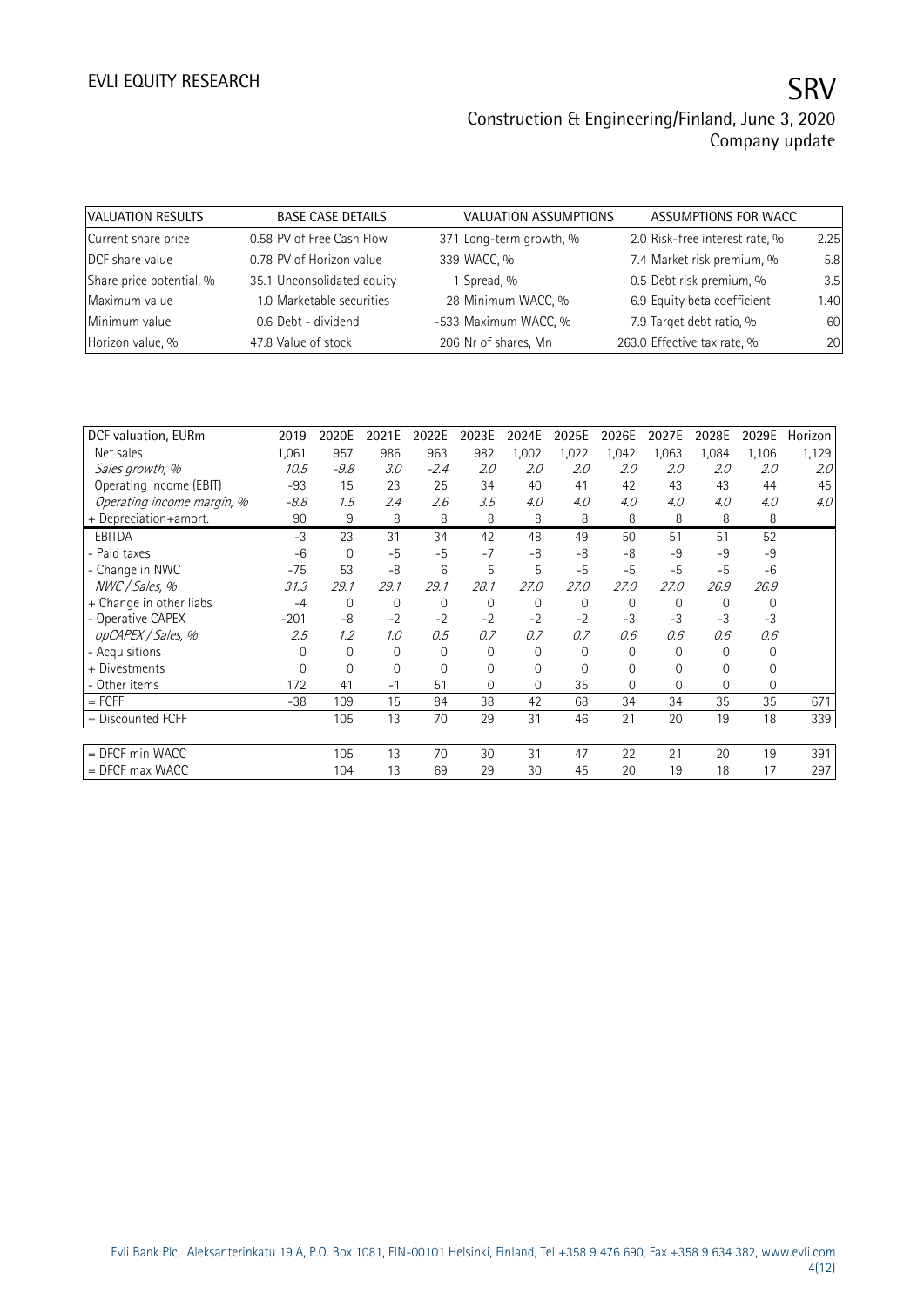| <b>INTERIM FIGURES</b>               |        |          |          |            |            |          |          |          |          |            |            |            |
|--------------------------------------|--------|----------|----------|------------|------------|----------|----------|----------|----------|------------|------------|------------|
| EVLI ESTIMATES, EURm                 | 201901 | 201902   | 201903   | 201904     | 2019       | 202001   | 2020Q2E  | 2020Q3E  | 2020Q4E  | 2020E      | 2021E      | 2022E      |
| Net sales                            | 222.6  | 207.4    | 227.1    | 403.9      | 1,061.0    | 208.1    | 243.4    | 205.8    | 299.9    | 957.2      | 986.0      | 962.7      |
| EBITDA                               | 6.2    | $-0.9$   | $-2.0$   | $-6.4$     | $-3.1$     | 6.5      | 5.8      | 3.5      | 7.5      | 23.3       | 31.4       | 33.7       |
| EBITDA margin (%)                    | 2.8    | $-0.4$   | $-0.9$   | $-1.6$     | $-0.3$     | 3.1      | 2.4      | 1.7      | 2.5      | 2.4        | 3.2        | 3.5        |
| <b>FBIT</b>                          | 3.3    | $-3.1$   | $-6.4$   | $-86.9$    | $-93.1$    | 4.5      | 3.8      | 1.5      | 5.0      | 14.8       | 23.2       | 25.4       |
| EBIT margin (%)                      | 7.5    | $-7.5$   | $-2.8$   | $-21.5$    | $-8.8$     | 2.2      | 1.6      | 0.7      | 1.7      | 1.5        | 2.4        | 2.6        |
| Net financial items                  | $-3.6$ | $-7.7$   | $-7.6$   | $-10.4$    | $-29.3$    | $-11.1$  | $-9.0$   | $-6.0$   | $-6.0$   | $-32.1$    | $-20.0$    | $-20.0$    |
| Pre-tax profit                       | $-0.3$ | $-10.8$  | $-14.0$  | $-97.3$    | $-122.4$   | $-6.6$   | $-5.2$   | $-4.5$   | $-1.0$   | $-17.3$    | 3.2        | 5.4        |
| Tax                                  | 0.7    | 1.9      | 2.3      | 13.8       | 18.7       | $-1.0$   | 1.0      | 0.9      | 0.2      | 1.1        | $-0.6$     | $-1.1$     |
| Tax rate (%)                         | 233.3  | 17.6     | 16.4     | 14.2       | 15.3       | $-15.2$  | 20.0     | 20.0     | 20.0     | 6.6        | 20.0       | 20.0       |
| Net profit                           | 0.1    | $-9.8$   | $-12.6$  | $-84.7$    | $-107.2$   | $-8.5$   | $-5.6$   | $-3.9$   | $-1.2$   | $-19.1$    | 1.1        | 2.9        |
| <b>EPS</b>                           | 0.00   | $-0.17$  | $-0.21$  | $-1.42$    | $-1.80$    | $-0.03$  | $-0.02$  | $-0.01$  | 0.00     | $-0.07$    | 0.00       | 0.01       |
| EPS adjusted (diluted no. of shares) | 0.00   | $-0.17$  | $-0.21$  | $-1.42$    | $-1.80$    | $-0.03$  | $-0.02$  | $-0.01$  | 0.00     | $-0.07$    | 0.00       | 0.01       |
| Dividend per share                   | 0.00   | 0.00     | 0.00     | 0.00       | 0.00       | 0.00     | 0.00     | 0.00     | 0.00     | 0.00       | 0.00       | 0.02       |
| SALES, EURm                          |        |          |          |            |            |          |          |          |          |            |            |            |
| Construction                         | 221.9  | 206.7    | 226.0    | 403.1      | 1,057.7    | 204.9    | 242.7    | 205.1    | 299.2    | 951.9      | 981.1      | 957.8      |
| Investments                          | 1.3    | 1.5      | 1.4      | 1.7        | 5.9        | 1.6      | 1.2      | 1.2      | 1.2      | 5.2        | 4.8        | 4.8        |
| Other                                | $-0.6$ | $-0.8$   | $-0.3$   | $-0.9$     | $-2.6$     | 1.6      | $-0.5$   | $-0.5$   | $-0.5$   | 0.1        | 0.1        | 0.1        |
| Total                                | 222.6  | 207.4    | 227.1    | 403.9      | 1,061.0    | 208.1    | 243.4    | 205.8    | 299.9    | 957.2      | 986.0      | 962.7      |
| SALES GROWTH, Y/Y %                  |        |          |          |            |            |          |          |          |          |            |            |            |
| Construction                         | 3.3    | $-11.9$  | 8.9      | 35.1       | 10.7       | $-7.7$   | 17.4     | $-9.2$   | $-25.8$  | $-10.0$    | 3.1        | $-2.4$     |
| Investments                          | 8.3    | 25.0     | 16.7     | 70.0       | 28.3       | 23.1     | $-20.0$  | $-14.3$  | $-29.4$  | $-11.9$    | $-7.7$     | 0.0        |
| Other                                | 100.0  | 0.0      | 200.0    | $-400.0$   | 2,500.0    | $-366.7$ | $-37.5$  | 66.7     | $-44.4$  | $-103.8$   | 0.0        | 0.0        |
| Total                                | 3.2    | $-12.0$  | 8.8      | 34.8       | 10.5       | $-6.5$   | 17.4     | $-9.4$   | $-25.7$  | $-9.8$     | 3.0        | $-2.4$     |
| EBIT, EURm                           |        |          |          |            |            |          |          |          |          |            |            |            |
| Construction                         | 4.8    | 2.0      | $-3.5$   | 3.7        | 7.0        | 6.2      | 6.3      | 4.0      | 8.5      | 25.0       | 31.4       | 31.6       |
| Investments                          | 0.1    | $-1.9$   | $-3.1$   | $-87.6$    | $-92.5$    | $-1.4$   | $-1.5$   | $-1.5$   | $-1.5$   | $-5.9$     | $-4.0$     | $-2.0$     |
| Other                                | $-1.6$ | $-3.2$   | 0.2      | $-3.0$     | $-7.6$     | $-0.2$   | $-1.0$   | $-1.0$   | $-2.0$   | $-4.2$     | $-4.2$     | $-4.2$     |
| Total                                | 3.3    | $-3.1$   | $-6.4$   | $-86.9$    | $-93.1$    | 4.5      | 3.8      | 1.5      | 5.0      | 14.8       | 23.2       | 25.4       |
| EBIT margin, %                       |        |          |          |            |            |          |          |          |          |            |            |            |
| Construction                         | 2.2    | 1.0      | $-1.5$   | 0.9        | 0.7        | 3.0      | 2.6      | 2.0      | 2.8      | 2.6        | 3.2        | 3.3        |
| Investments                          | 7.7    | $-126.7$ | $-221.4$ | $-5,152.9$ | $-1,567.8$ | $-89.4$  | $-125.0$ | $-125.0$ | $-125.0$ | $-114.0$   | $-83.3$    | $-41.7$    |
| Other                                | 266.7  | 400.0    | $-66.7$  | 333.3      | 292.3      | $-14.4$  | 200.0    | 200.0    | 400.0    | $-4,230.0$ | $-4,200.0$ | $-4,200.0$ |
| Total                                | 1.5    | $-1.5$   | $-2.8$   | $-21.5$    | $-8.8$     | 2.2      | 1.6      | 0.7      | 1.7      | 1.5        | 2.4        | 2.6        |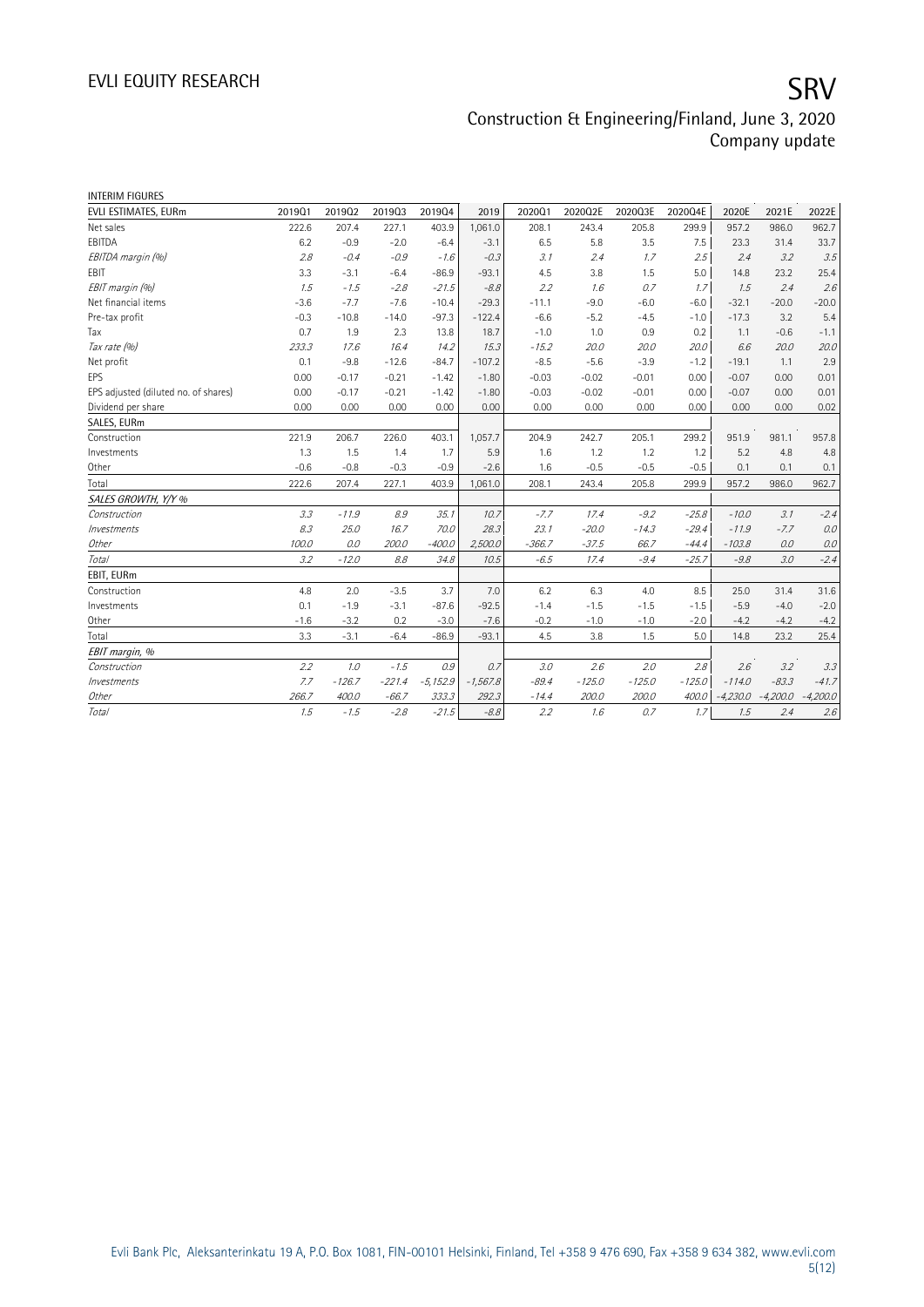| INCOME STATEMENT, EURm                   | 2015           | 2016           | 2017                | 2018           | 2019           | 2020E               | 2021E          | 2022E          |
|------------------------------------------|----------------|----------------|---------------------|----------------|----------------|---------------------|----------------|----------------|
| Sales                                    | 719.2          | 884.0          | 1,114.1             | 959.9          | 1,061.0        | 957.2               | 986.0          | 962.7          |
| Sales growth (%)                         | 5.1            | 22.9           | 26.0                | $-13.8$        | 10.5           | $-9.8$              | 3.0            | $-2.4$         |
| EBITDA                                   | 28.0           | 34.2           | 21.1                | $-14.6$        | $-3.1$         | 23.3                | 31.4           | 33.7           |
| EBITDA margin (%)                        | 3.9            | 3.9            | 1.9                 | $-1.5$         | $-0.3$         | 2.4                 | 3.2            | 3.5            |
| Depreciation                             | $-3.5$         | $-6.6$         | $-5.7$              | $-5.3$         | $-90.0$        | $-8.5$              | $-8.2$         | $-8.3$         |
| EBITA                                    | 24.5           | 27.6           | 15.4                | $-19.9$        | $-93.1$        | 14.8                | 23.2           | 25.4           |
| Goodwill amortization / writedown        | 0.0            | 0.0            | 0.0                 | 0.0            | 0.0            | 0.0                 | 0.0            | 0.0            |
| EBIT                                     | 24.5           | 27.6           | 15.4                | $-19.9$        | $-93.1$        | 14.8                | 23.2           | 25.4           |
| EBIT margin (%)                          | 3.4            | 3.1            | 1.4                 | $-2.1$         | $-8.8$         | 1.5                 | 2.4            | 2.6            |
| Reported EBIT                            | 24.5           | 27.6           | 15.4                | $-19.9$        | $-14.7$        | 14.8                | 23.2           | 25.4           |
| EBIT margin (reported) (%)               | 3.4            | 3.1            | 1.4                 | $-2.1$         | $-1.4$         | 1.5                 | 2.4            | 2.6            |
| Net financials                           | $-6.9$         | $-11.3$        | $-10.7$             | $-17.5$        | $-29.3$        | $-32.1$             | $-20.0$        | $-20.0$        |
| Pre-tax profit                           | 17.6           | 16.3           | 4.7                 | $-37.4$        | $-122.4$       | $-17.3$             | 3.2            | 5.4            |
| Taxes                                    | $-3.6$         | $-2.1$         | 1.2                 | 6.1            | 18.7           | 1.1                 | $-0.6$         | $-1.1$         |
| Minority shares                          | 0.0            | 0.0            | 0.2                 | 1.1            | 0.7            | 1.4                 | 0.0            | 0.0            |
| Net profit                               | 9.6            | 9.2            | 2.2                 | $-34.1$        | $-28.8$        | $-19.1$             | 1.1            | 2.9            |
| Cash NRIs                                | 0.0            | 0.0            | 0.0                 | 0.0            | 0.0            | 0.0                 | 0.0            | 0.0            |
| Non-cash NRIs                            | 0.0            | 0.0            | 0.0                 | 0.0            | 78.4           | 0.0                 | 0.0            | 0.0            |
| <b>BALANCE SHEET, EURm</b>               |                |                |                     |                |                |                     |                |                |
| Assets                                   |                |                |                     |                |                |                     |                |                |
| Fixed assets                             | 263            | 295            | 287                 | 273            | 122            | 108                 | 109            | 108            |
| Goodwill                                 | $\overline{2}$ | $\overline{2}$ | $\overline{2}$      | $\overline{2}$ | $\overline{2}$ | $\overline{2}$      | $\overline{2}$ | $\overline{2}$ |
| Right of use assets                      | $\mathbf 0$    | $\mathbf 0$    | 0                   | 173            | 149            | 147                 | 148            | 144            |
| Inventory                                | 337            | 400            | 419                 | 438            | 372            | 336                 | 346            | 338            |
| Receivables                              | 119            | 122            | 146                 | 122            | 204            | 158                 | 163            | 159            |
| Liquid funds                             | 35             | 55             | 24                  | 93             | 28             | 72                  | 74             | 72             |
| Total assets                             | 763            | 883            | 889                 | 1,120          | 913            | 858                 | 875            | 858            |
| Liabilities                              |                |                |                     |                |                |                     |                |                |
| Shareholder's equity                     | 231            | 252            | 240                 | 191            | 95             | 187                 | 188            | 191            |
| Minority interest                        | $\mathbf{1}$   | $-2$           | $-2$                | -3             | $-2$           | $-4$                | $-4$           | $-4$           |
| Convertibles                             | 45             | 45             | 45                  | 45             | 83             | 15                  | 15             | 15             |
| Lease liabilities                        | $\mathbf 0$    | $\mathbf 0$    | 0                   | 174            | 150            | 147                 | 148            | 144            |
| Deferred taxes                           | $\overline{2}$ | $\overline{4}$ | 5                   | 5              | 3              | $\overline{2}$      | $\overline{2}$ | $\overline{2}$ |
| Interest bearing debt                    | 266            | 301            | 321                 | 375            | 300            | 254                 | 263            | 252            |
| Non-interest bearing current liabilities | 202            | 253            | 252                 | 304            | 244            | 215                 | 222            | 217            |
| Other interest-free debt                 | $\overline{4}$ | 14             | 18                  | $9\,$          | 21             | 21                  | 21             | 21             |
| Total liabilities                        | 763            | 883            | 889                 | 1,120          | 914            | 858                 | 875            | 858            |
| CASH FLOW, EURm                          |                |                |                     |                |                |                     |                |                |
| + EBITDA                                 | 28             | 34             | 21                  | $-15$          | $-3$           | 23                  | 31             | 34             |
| - Net financial items                    | $-7$           | $-11$          | $-11$               | $-17$          | $-29$          | $-32$               | $-20$          | $-20$          |
| - Taxes                                  | $-3$           | $-2$           | $\mathsf{O}\xspace$ | $-1$           | $-1$           | $\overline{2}$      | $-1$           | $-1$           |
| - Increase in Net Working Capital        | 29             | $-15$          | $-44$               | 56             | $-75$          | 53                  | -8             | 6              |
| +/- Other                                | $-3$           | 15             | $\overline{2}$      | $\overline{2}$ | 98             | 42                  | $-1$           | 51             |
| = Cash flow from operations              | 44             | 21             | $-33$               | 26             | $-11$          | 88                  | $\mathbf{1}$   | 70             |
| - Capex                                  | $-118$         | $-13$          | $-24$               | $-15$          | $-26$          | $-12$               | -9             | $-5$           |
| - Acquisitions                           | $\mathbf 0$    | $\mathbf 0$    | $\mathsf{O}\xspace$ | $\mathbf 0$    | $\mathbf 0$    | $\mathsf{O}\xspace$ | $\mathbf 0$    | $\mathbf 0$    |
| + Divestments                            | $\overline{0}$ | $\mathbf 0$    | $\mathbf 0$         | $\mathbf{0}$   | $\mathbf 0$    | $\mathsf{O}\xspace$ | $\mathbf 0$    | $\mathbf{0}$   |
| = Free cash flow                         | $-74$          | 8              | $-57$               | 11             | $-37$          | 76                  | -8             | 65             |
| +/- New issues/buybacks                  | 47             | 15             | -8                  | $-12$          | $-67$          | 110                 | $\mathbf 0$    | $\mathbf 0$    |
| - Paid dividend                          | $-5$           | $-6$           | $-6$                | $-4$           | $\mathbf 0$    | $\mathbf 0$         | $\mathbf 0$    | $\mathbf 0$    |
| $+/-$ Other                              | 49             | $\overline{2}$ | 40                  | 75             | 39             | $-142$              | 10             | $-67$          |
| Change in cash                           | 17             | 20             | $-31$               | 70             | $-65$          | 44                  | $\overline{2}$ | $-2$           |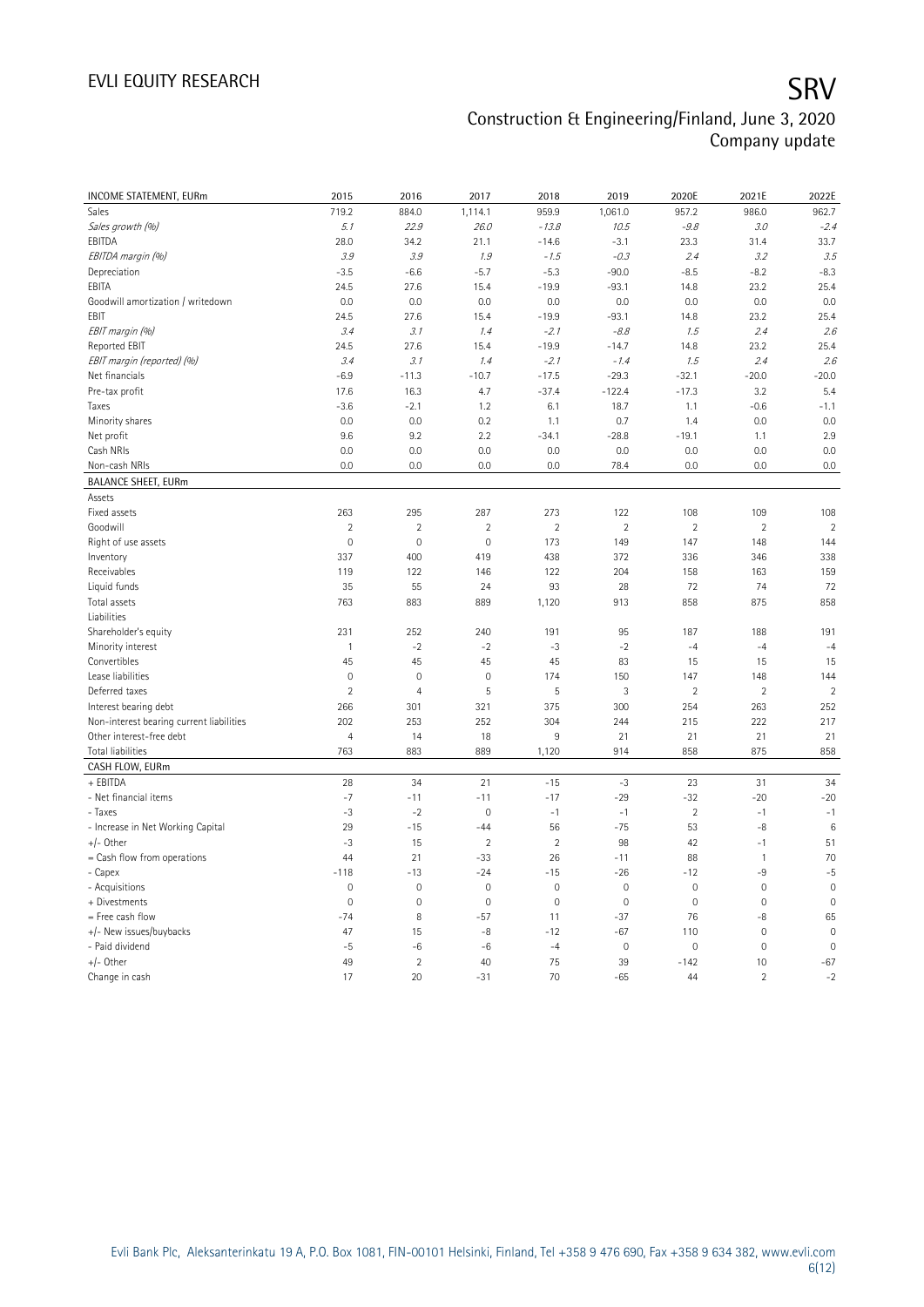| <b>KEY FIGURES</b>                             | 2016           | 2017          | 2018          | 2019          | 2020E         | 2021E         | 2022E         |
|------------------------------------------------|----------------|---------------|---------------|---------------|---------------|---------------|---------------|
| M-cap                                          | 322            | 214           | 101           | 81            | 77            | 77            | 77            |
| Net debt (excl. convertibles)                  | 246            | 298           | 456           | 422           | 329           | 337           | 324           |
| Enterprise value                               | 611            | 555           | 601           | 584           | 419           | 427           | 414           |
| Sales                                          | 884            | 1,114         | 960           | 1,061         | 957           | 986           | 963           |
| EBITDA                                         | 34             | 21            | $-15$         | $-3$          | 23            | 31            | 34            |
| EBIT                                           | 28             | 15            | $-20$         | $-93$         | 15            | 23            | 25            |
| Pre-tax                                        | 16             | 5             | $-37$         | $-122$        | $-17$         | 3             | 5             |
| Earnings                                       | $\overline{9}$ | $\sqrt{2}$    | $-34$         | $-107$        | $-19$         | $\mathbf{1}$  | 3             |
| Equity book value (excl. minorities)           | 252            | 240           | 191           | 95            | 187           | 188           | 191           |
| Valuation multiples                            |                |               |               |               |               |               |               |
| EV/sales                                       | 0.7            | 0.5           | 0.6           | 0.6           | 0.4           | 0.4           | 0.4           |
| EV/EBITDA                                      | 17.9           | 26.3          | $-41.1$       | $-188.5$      | 18.0          | 13.6          | 12.3          |
| EV/EBITA                                       | 22.2           | 36.1          | $-30.2$       | $-6.3$        | 28.3          | 18.4          | 16.3          |
| EV/EBIT                                        | 22.2           | 36.1          | $-30.2$       | $-6.3$        | 28.3          | 18.4          | 16.3          |
| EV/OCF                                         | 28.8           | $-17.1$       | 23.5          | $-54.5$       | 4.7           | 317.1         | 5.9           |
| EV/FCFF                                        | $-20.4$        | $-10.6$       | 26.3          | $-15.2$       | 3.8           | 28.7          | 5.0           |
| P/FCFE                                         | 40.1           | $-3.8$        | 9.5           | $-2.2$        | 2.0           | $-19.0$       | 2.3           |
| P/E                                            | 35.1           | 98.6          | $-3.0$        | $-0.8$        | $-8.0$        | 137.4         | 53.0          |
| P/B                                            | 1.3            | 0.9           | 0.5           | 0.9           | 0.4           | 0.4           | 0.4           |
| Target EV/EBITDA                               | 0.0            | 0.0           | 0.0           | O.O           | 21.8          | 16.5          | 15.0          |
| Target EV/EBIT                                 | 0.0            | 0.0           | 0.0           | O.O           | 34.3          | 22.3          | 19.8          |
| Target EV/FCF                                  | 0.0            | 0.0           | 0.0           | $O.O$         | 6.7           | $-64.4$       | 7.7           |
| Target P/B                                     | $O.O$          | 0.0           | 0.0           | 0.0           | 0.9           | 0.9           | 0.9           |
| Target P/E                                     | 0.0            | 0.0           | 0.0           | 0.0           | $-8.8$        | 151.6         | 58.5          |
| Per share measures                             |                |               |               |               |               |               |               |
|                                                |                |               |               |               |               |               |               |
|                                                |                |               |               |               |               |               |               |
| Number of shares                               | 59,500         | 59,500        | 59,581        | 59,581        | 263,017       | 263,017       | 263,017       |
| Number of shares (diluted)                     | 59,500         | 59,500        | 59,581        | 59,581        | 263,017       | 263,017       | 263,017       |
| EPS                                            | 0.15           | 0.04          | $-0.57$       | $-1.80$       | $-0.07$       | 0.00          | 0.01          |
| Operating cash flow per share                  | 0.36           | $-0.55$       | 0.43          | $-0.18$       | 0.34          | 0.01          | 0.26          |
| Free cash flow per share                       | 0.14           | $-0.96$       | 0.18          | $-0.62$       | 0.29          | $-0.03$       | 0.25          |
| Book value per share                           | 4.25           | 4.03          | 3.21          | 1.59          | 0.71          | 0.72          | 0.73          |
| Dividend per share                             | 0.10           | 0.06          | 0.00          | 0.00          | 0.00          | 0.00          | 0.02          |
| Dividend payout ratio, %                       | 64.5           | 164.3         | 0.0           | 0.0           | 0.0           | 0.0           | 182.7         |
| Dividend yield, %                              | 1.8            | 1.7           | 0.0           | 0.0           | 0.0           | 0.0           | 3.4           |
| FCF yield, %                                   | 2.5            | $-26.6$       | 10.6          | $-45.6$       | 99.7          | $-10.5$       | 85.0          |
| Efficiency measures                            |                |               |               |               |               |               |               |
| ROE                                            | 3.8            | 0.9           | $-15.8$       | $-74.9$       | $-13.6$       | 0.6           | 1.5           |
| ROCE                                           | 5.2            | 3.5           | $-2.1$        | $-12.1$       | 3.6           | 5.2           | 5.5           |
| Financial ratios                               |                |               |               |               |               |               |               |
| Inventories as % of sales                      | 45.3           | 37.6          | 45.7          | 35.1          | 35.1          | 35.1          | 35.1          |
| Receivables as % of sales                      | 13.7           | 13.1          | 12.7          | 19.2          | 16.5          | 16.5          | 16.5          |
| Non-interest bearing liabilities as % of sales | 28.7           | 22.7          | 31.7          | 23.0          | 22.5          | 22.5          | 22.5          |
| NWC/sales, %                                   | 30.4           | 28.0          | 26.7          | 31.3          | 29.1          | 29.1          | 29.1          |
| Operative CAPEX/sales, %                       | 1.5            | 2.2           | 1.5           | 2.5           | 1.2           | 1.0           | 0.5           |
| CAPEX/sales (incl. acquisitions), %            | 1.5            | 2.2           | 1.5           | 2.5           | 1.2           | 1.0           | 0.5           |
| FCFF/EBITDA                                    | $-0.9$         | $-2.5$        | $-1.6$        | 12.4          | 4.7           | 0.5           | 2.5           |
| Net debt/EBITDA, book-weighted                 | 7.2            | 14.1          | $-31.2$       | $-136.2$      | 14.1          | 10.7          | 9.6           |
| Debt/equity, market-weighted                   | 0.9            | 1.5           | 3.7           | 3.7           | 3.3           | 3.4           | 3.3           |
| Equity ratio, book-weighted<br>Gearing, %      | 36.1<br>83.4   | 35.5<br>105.0 | 23.6<br>195.1 | 21.2<br>240.4 | 25.8<br>165.4 | 25.3<br>168.4 | 26.2<br>159.7 |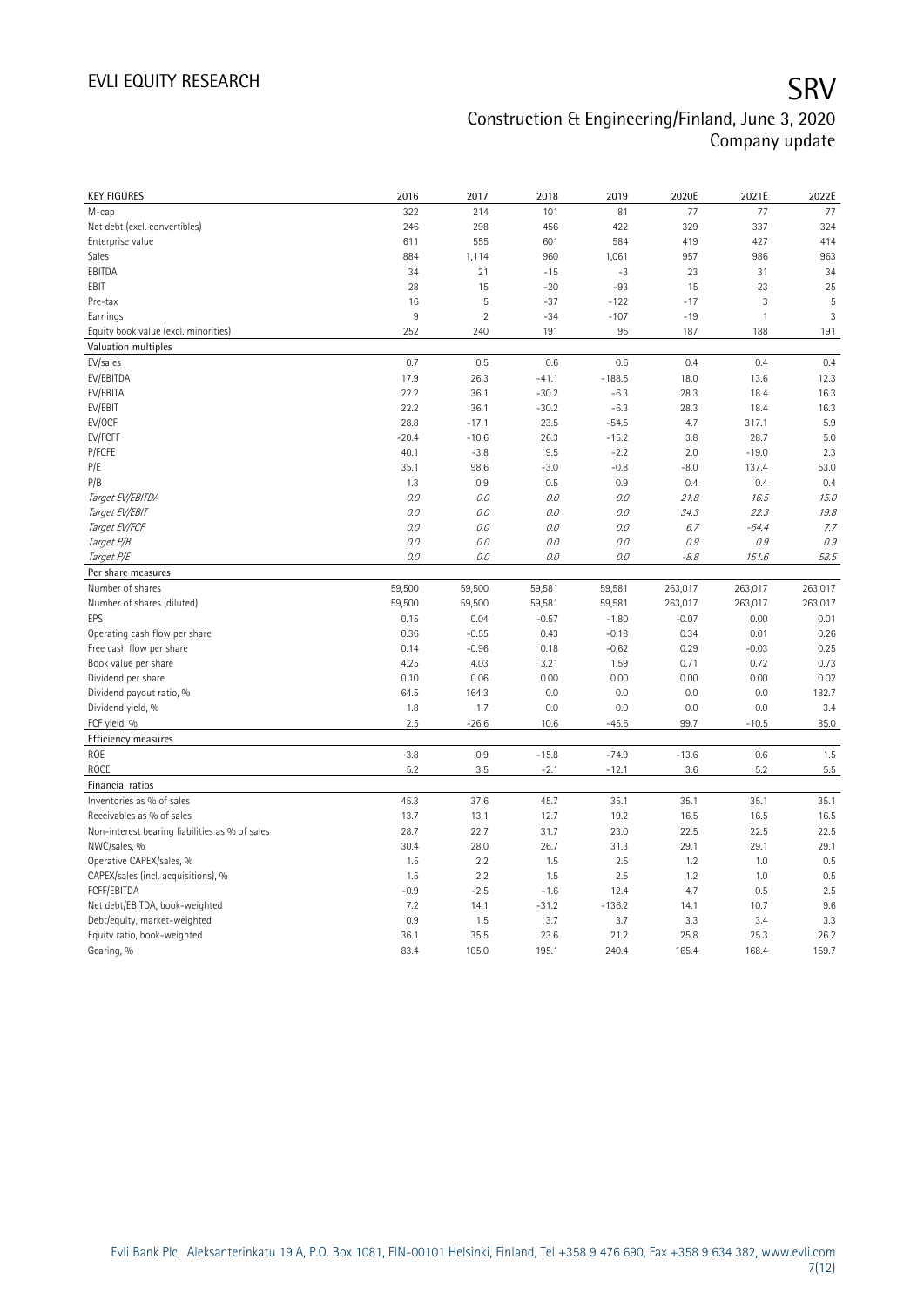### EVLI EQUITY RESEARCH SANTO THE SECOND STATE STATE STATES OF SANTO STATE STATES SANTO STATE STATES STATES STATES Construction & Engineering/Finland, June 3, 2020 Company update

COMPANY DESCRIPTION: SRV is a Finnish project management contractor that develops and builds commercial and business premises, residential units as well as infrastructure and logistics projects. The company is also an investor in and manager of several shopping centres. The company operates in Finland and Russia.

INVESTMENT CASE: SRV's road has been bumpy in the past few years and earnings have been in the red despite a construction boom and record high revenue levels. The expected slow-down in construction volumes should alleviate supply chain pressures and along with profitability improvement measures to be taken support bottom-line figures. Successful exits from developed shopping centres remain crucial in improving the company's balance sheet.

| <b>OWNERSHIP STRUCTURE</b>                 | <b>SHARES</b> | <b>EURm</b> | 0/0  |
|--------------------------------------------|---------------|-------------|------|
| As Pontos Capital                          | 22,891,615    | 6.662       | 8.7% |
| Ilmarinen Mutual Pension Insurance Company | 16,647,818    | 4.845       | 6.3% |
| Kolpi Investments Oy                       | 11,505,547    | 3.348       | 4.4% |
| OP Life Assurance Company Ltd              | 11,021,928    | 3.208       | 4.2% |
| Pohjola Insurance Ltd                      | 7,948,477     | 2.313       | 3.0% |
| Havu Capital Oy                            | 7,617,216     | 2.217       | 2.9% |
| Kokkila Tuomas                             | 6,494,422     | 1.890       | 2.5% |
| Kokkila Lauri                              | 6,494,422     | 1.890       | 2.5% |
| Tiiviste-Group Oy                          | 6,111,821     | 1.779       | 2.3% |
| Ilmarinen Mutual Pension Insurance Company | 1,727,385     | 0.503       | 0.7% |
| Ten largest                                | 98,460,651    | 28.653      | 37%  |
| Residual                                   | 164,556,690   | 47.888      | 63%  |
| Total                                      | 263,017,341   | 76.541      | 100% |

| <b>EARNINGS CALENDAR</b> |           |
|--------------------------|-----------|
| July 21, 2020            | Q2 report |
| October 29, 2020         | Q3 report |
|                          |           |
|                          |           |
| OTHER EVENTS             |           |
| March 26, 2020           | AGM       |
|                          |           |
| COMPANY MISCELLANEOUS    |           |

CEO: Saku Sipola Tarvonsalmenkatu 15, Espoo CFO: Ilkka Pitkänen Tel: +358 20 145 5200 IR:

Evli Bank Plc, Aleksanterinkatu 19 A, P.O. Box 1081, FIN-00101 Helsinki, Finland, Tel +358 9 476 690, Fax +358 9 634 382, [www.evli.com](http://www.evli.com/) 8(12)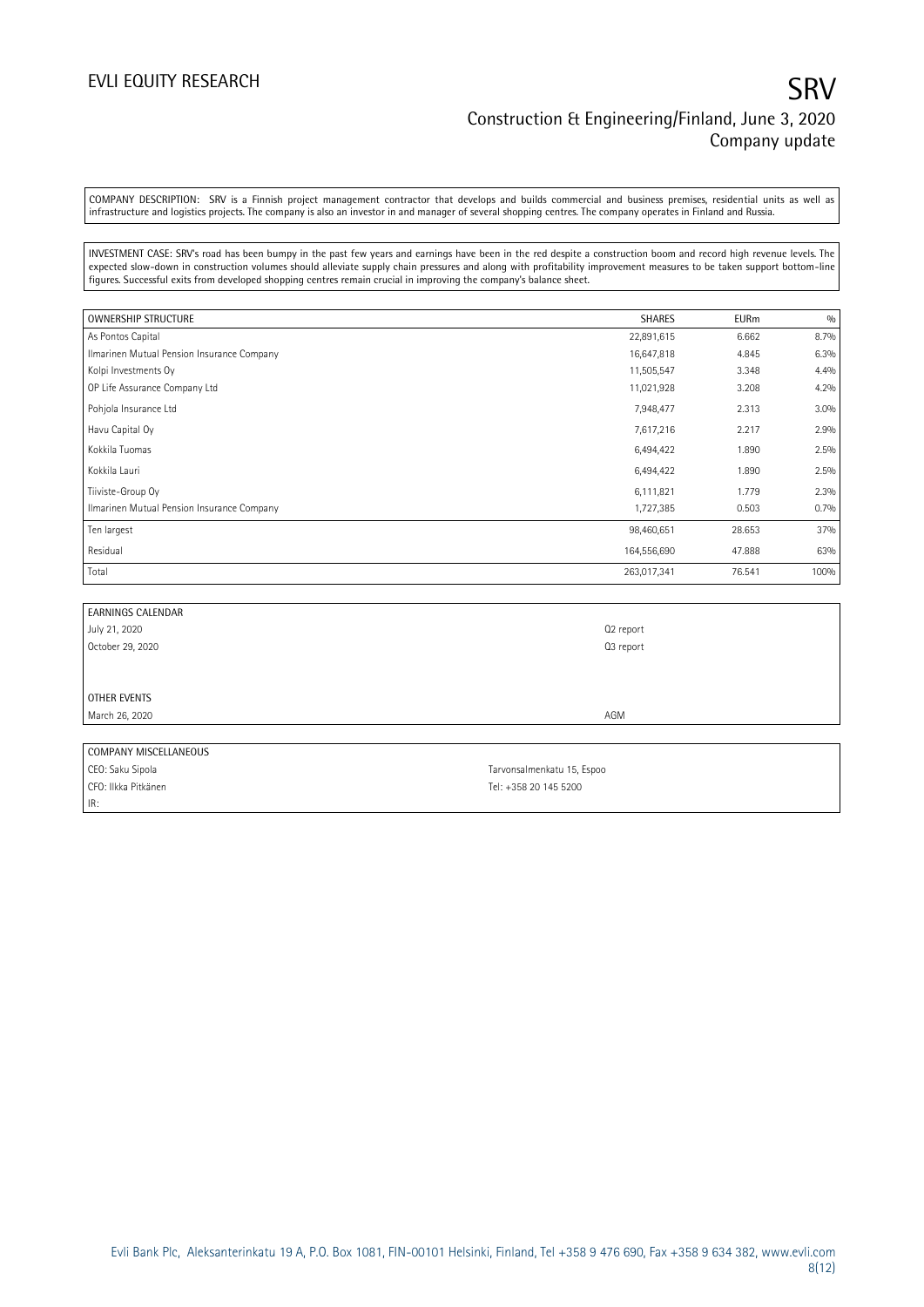DEFINITIONS

| P/E                                                                                                 | EPS                                                                      |
|-----------------------------------------------------------------------------------------------------|--------------------------------------------------------------------------|
|                                                                                                     |                                                                          |
| Price per share                                                                                     | Profit before extraord. items and taxes-income taxes + minority interest |
| Earnings per share                                                                                  | Number of shares                                                         |
| P/BV                                                                                                | <b>DPS</b>                                                               |
|                                                                                                     |                                                                          |
| Price per share<br>Shareholders' equity + taxed provisions per share                                | Dividend for the financial period per share                              |
|                                                                                                     |                                                                          |
|                                                                                                     |                                                                          |
| Market cap                                                                                          | OCF (Operating cash flow)                                                |
| Price per share * Number of shares                                                                  | EBITDA - Net financial items - Taxes - Increase in working               |
|                                                                                                     | capital - Cash NRIs ± Other adjustments                                  |
|                                                                                                     |                                                                          |
| EV (Enterprise value)                                                                               | FCF (Free cash flow)                                                     |
| Market cap + net debt + minority interest at market value -                                         | Operating cash flow - operative CAPEX - acquisitions + divestments       |
| share of associated companies at market value                                                       |                                                                          |
|                                                                                                     |                                                                          |
| EV/Sales                                                                                            | FCF yield, %                                                             |
|                                                                                                     |                                                                          |
| Enterprise value<br><b>Sales</b>                                                                    | Free cash flow                                                           |
|                                                                                                     | Market cap                                                               |
| EV/EBITDA                                                                                           | Operative CAPEX/sales                                                    |
|                                                                                                     |                                                                          |
| Enterprise value<br>Earnings before interest, tax, depreciation and amortization                    | Capital expenditure - divestments - acquisitions<br>Sales                |
|                                                                                                     |                                                                          |
| EV/EBIT                                                                                             | Net working capital                                                      |
|                                                                                                     |                                                                          |
| Enterprise value<br>Operating profit                                                                | Current assets - current liabilities                                     |
|                                                                                                     |                                                                          |
| Net debt                                                                                            | Capital employed/Share                                                   |
| Interest bearing debt - financial assets                                                            | Total assets - non-interest bearing debt                                 |
|                                                                                                     | Number of shares                                                         |
| Total assets                                                                                        | Gearing                                                                  |
|                                                                                                     |                                                                          |
| Balance sheet total                                                                                 | Net debt                                                                 |
|                                                                                                     | Equity                                                                   |
| Div yield, %                                                                                        | Debt/Equity, %                                                           |
|                                                                                                     |                                                                          |
| Dividend per share<br>Price per share                                                               | Interest bearing debt                                                    |
|                                                                                                     | Shareholders' equity + minority interest + taxed provisions              |
|                                                                                                     |                                                                          |
| Payout ratio, %                                                                                     | Equity ratio, %                                                          |
|                                                                                                     |                                                                          |
| Total dividends<br>Earnings before extraordinary items and taxes - income taxes + minority interest | Shareholders' equity $+$ minority interest $+$ taxed provisions          |
|                                                                                                     | Total assets - interest-free loans                                       |
| ROCE, %                                                                                             | CAGR, %                                                                  |
|                                                                                                     |                                                                          |
| Profit before extraordinary items + interest expenses+ other financial costs                        |                                                                          |
| Balance sheet total - non-interest bearing debt (average)                                           | Cumulative annual growth rate = Average growth per year                  |
|                                                                                                     |                                                                          |
| ROE, %                                                                                              |                                                                          |
| Profit before extraordinary items and taxes - income taxes                                          |                                                                          |
| Shareholder's equity + minority interest + taxed provisions (average)                               |                                                                          |
|                                                                                                     |                                                                          |
|                                                                                                     |                                                                          |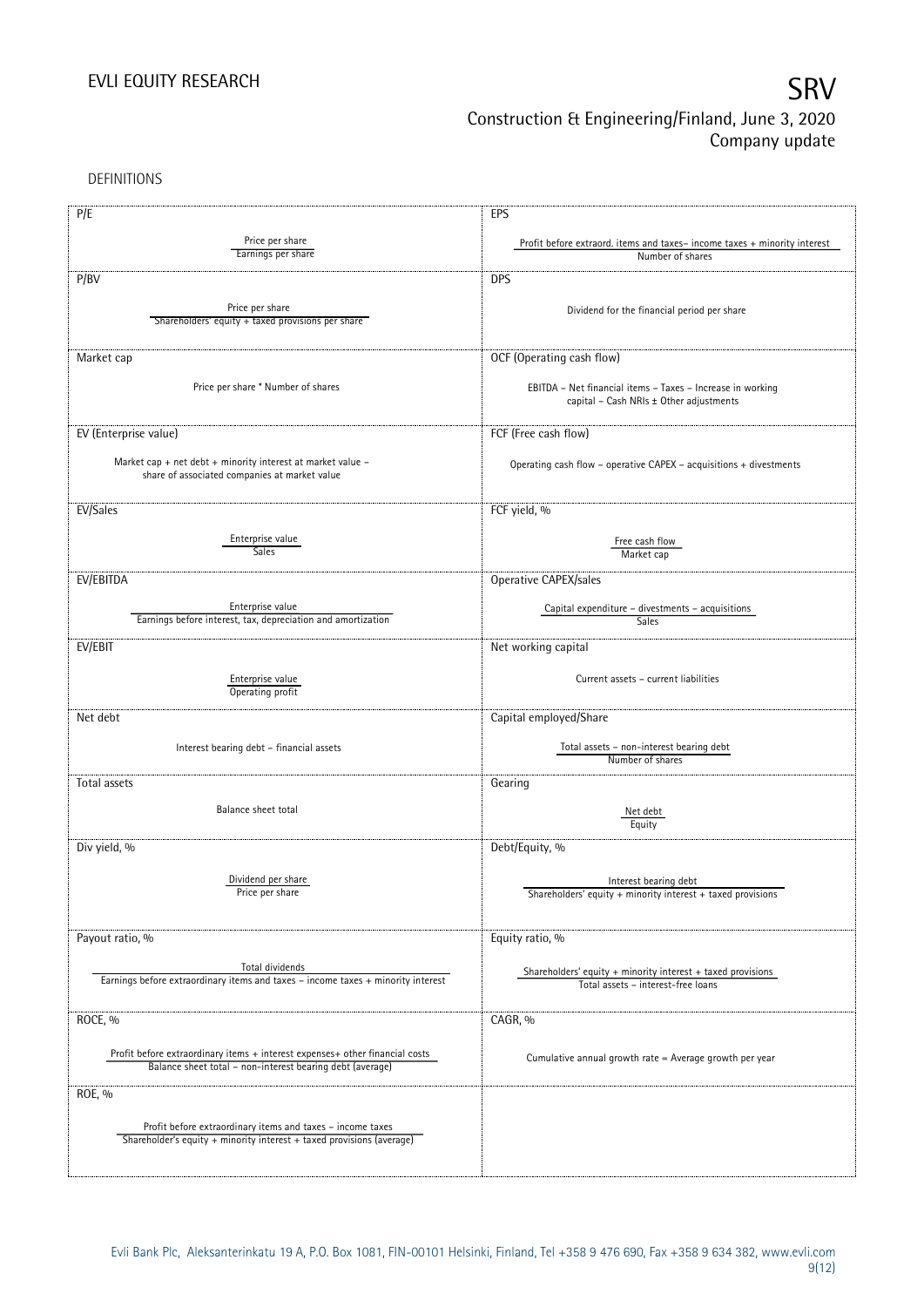### EVLI EQUITY RESEARCH

# Construction & Engineering/Finland, June 3, 2020 Company update

#### Important Disclosures

Evli Research Partners Plc ("ERP") uses 12-month target prices. Target prices are defined by utilizing analytical techniques based on financial theory including (but not limited to) discounted cash flow analysis and comparative valuation. The selection of valuation methods depends on different circumstances. Target prices may be altered on the basis of new information coming to light in the underlying company or changes in interest rates, changes in foreign exchange rates, other securities prices or market indices or outlook for the aforementioned factors or other factors that may change the conditions of financial markets. Recommendations and changes by analysts are available at Analy[sts' recommendations and ratings revisions](https://research.evli.com/JasperAllModels.action?authParam=key;461&authParam=x;G3rNagWrtf7K&authType=3). Investment recommendations are defined as follows: Target price compared to share price Recommendation < -10 % SELL



The graph above shows the distribution of ERP's recommendations of companies under coverage in 11th of May 2020. If recommendation is not given, it is not mentioned here.

#### Name(s) of the analyst(s): Salokivi

This research report has been prepared by Evli Research Partners Plc ("ERP" or "Evli Research"). ERP is a subsidiary of Evli Bank Plc. Production of the investment recommendation has been concluded on 3.6.2020, 9:30. This report has been published on 3.6.2020, 9:45.

None of the analysts contributing to this report, persons under their guardianship or corporations under their control have a position in the shares of the company or related securities.

The date and time for any price of financial instruments mentioned in the recommendation refer to the previous trading day's closing price(s) unless otherwise stated in the report.

Each analyst responsible for the content of this report assures that the expressed views accurately reflect the personal views of each analyst on the covered companies and securities. Each analyst assures that (s)he has not been, nor are or will be, receiving direct or indirect compensation related to the specific recommendations or views contained in this report.

Companies in the Evli Group, affiliates or staff of companies in the Evli Group, may perform services for, solicit business from, hold long or short positions in, or otherwise be interested in the investments (including derivatives) of any company mentioned in the publication or report.

Neither ERP nor any company within the Evli Group have managed or co-managed a public offering of the company's securities during the last 12 months prior to, received compensation for investment banking services from the company during the last 12 months prior to the publication of the research report.

ERP may pursue an assignment from the issuer(s) of the financial instruments mentioned in the recommendation or this report. These assignments may have a limited economic or financial impact on ERP and/or Evli. Under such assignments ERP may perform services including, but not limited to, arranging investor meetings or –events, investor relations communication advisory and production of research material.

ERP has signed an agreement with the issuer of the financial instruments mentioned in the recommendation, which includes production of research reports. This assignment has a limited economic and financial impact on ERP and/or Evli. Under the assignment ERP performs services including, but not limited to, arranging investor meetings or –events, investor relations communication advisory and production of research material.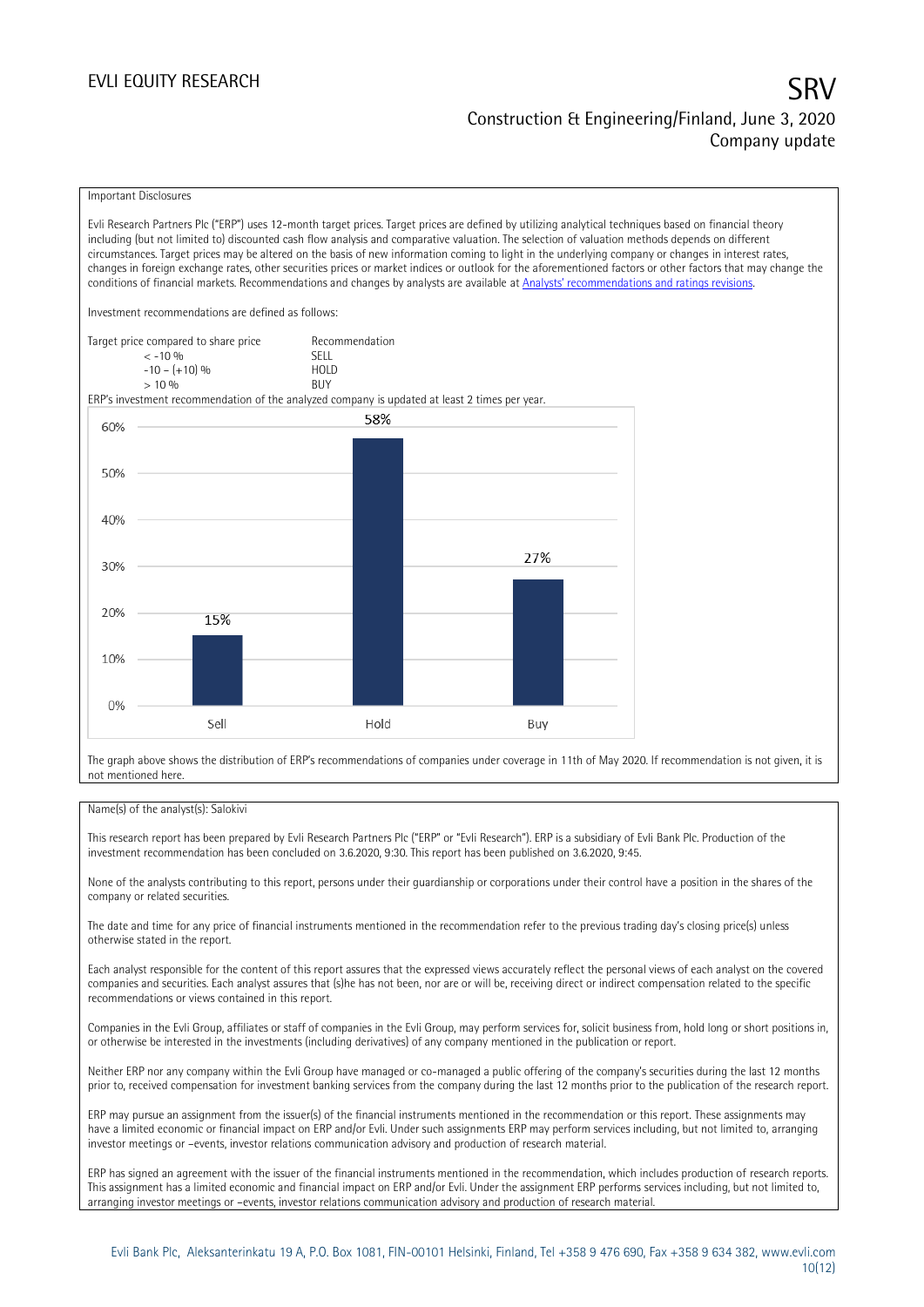ERP or another company within the Evli Group does not have an agreement with the company to perform market making services.

For the prevention and avoidance of conflicts of interests with respect to this report, there is an information barrier (Chinese wall) between Investment Research and Corporate Finance units concerning unpublished investment banking services to the company. The remuneration of the analyst(s) is not tied directly or indirectly to investment banking transactions performed by Evli Bank Plc or any company within Evli Group.

This report has not been disclosed to the company prior to its dissemination.

This report is provided and intended for informational purposes only and may not be used or considered under any circumstances as an offer to sell or buy any securities or as advice to trade any securities.

This report is based on sources ERP considers to be correct and reliable. The sources include information providers Reuters and Bloomberg, stock-exchange releases from the companies and other company news, Statistics Finland and articles in newspapers and magazines. However, ERP does not guarantee the materialization, correctness, accuracy or completeness of the information, opinions, estimates or forecasts expressed or implied in the report. In addition, circumstantial changes may have an influence on opinions and estimates presented in this report. The opinions and estimates presented are valid at the moment of their publication and they can be changed without a separate announcement. Neither ERP nor any company within the Evli Group are responsible for amending, correcting or updating any information, opinions or estimates contained in this report. Neither ERP nor any company within the Evli Group will compensate any direct or consequential loss caused by or derived from the use of the information represented in this publication.

All information published in this report is for the original recipient's private and internal use only. ERP reserves all rights to the report. No part of this publication may be reproduced or transmitted in any form or by any means, electronic, mechanical, photocopying, recording or otherwise, or stored in any retrieval system of any nature, without the written permission of ERP.

This report or its copy may not be published or distributed in Australia, Canada, Hong Kong, Japan, New Zealand, Singapore or South Africa. The publication or distribution of this report in certain other jurisdictions may also be restricted by law. Persons into whose possession this report comes are required to inform themselves about and to observe any such restrictions.

Evli Bank Plc is not registered as a broker-dealer with the U. S. Securities and Exchange Commission ("SEC"), and it and its analysts are not subject to SEC rules on securities analysts' certification as to the currency of their views reflected in the research report. Evli Bank is not a member of the Financial Industry Regulatory Authority ("FINRA"). It and its securities analysts are not subject to FINRA's rules on Communications with the Public and Research Analysts and Research Reports and the attendant requirements for fairness, balance and disclosure of potential conflicts of interest. This research report is only being offered in U.S. by Auerbach Grayson & Company, LLC (Auerbach Grayson) to Major U.S. Institutional Investors and is not available to, and should not be used by, any U.S. person or entity that is not a Major U.S. Institutional Investor. Auerbach Grayson is a broker-dealer registered with the U.S. Securities and Exchange Commission and is a member of the FINRA. U.S. entities seeking more information about any of the issuers or securities discussed in this report should contact Auerbach Grayson. The securities of non-U.S. issuers may not be registered with or subject to SEC reporting and other requirements.

ERP is not a supervised entity but its parent company Evli Bank Plc is supervised by the Finnish Financial Supervision Authority.